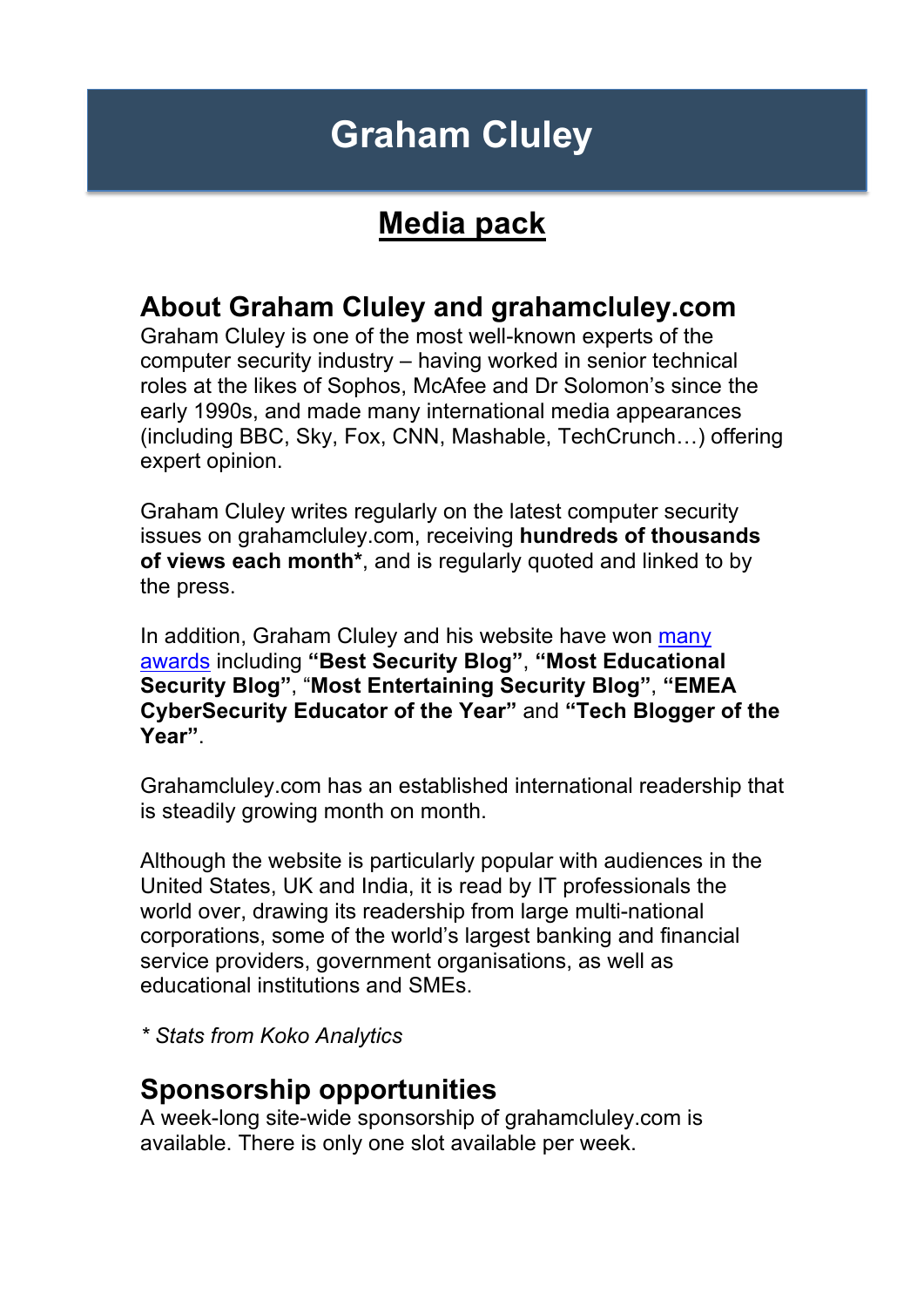The sponsorship promotion is displayed as a text-based link on every single page of the website, including the main page, for the entire week – linking to the sponsor's website or specific promotion.



Example of sponsorship promotion on main website

In our experience, using a text-based link rather than a graphical banner is preferable as it not likely to be filtered by ad blockers.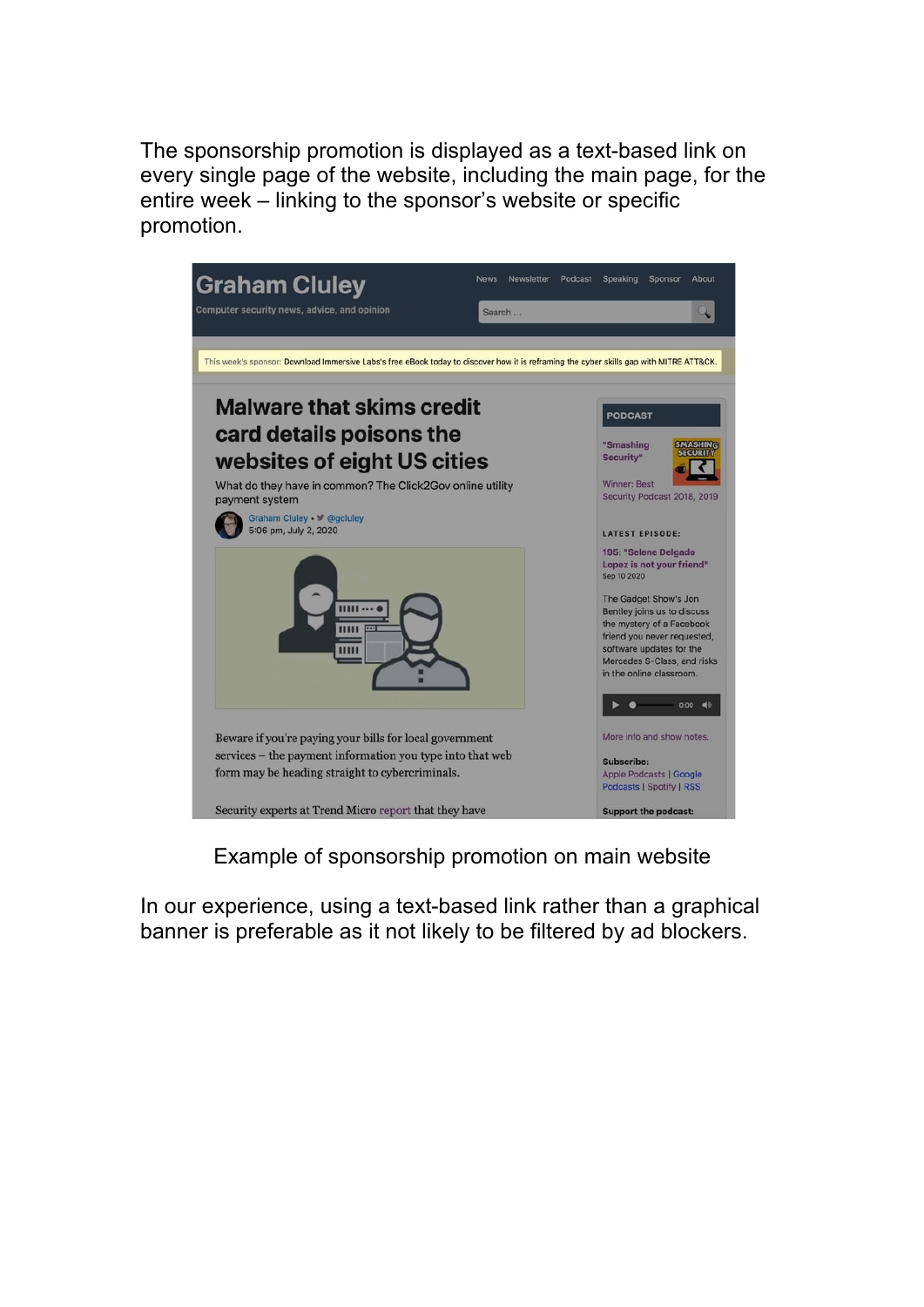The sponsor promotion is equally prominent on mobile devices.



We are happy to advise on what wording we believe would be most successful for your promotion.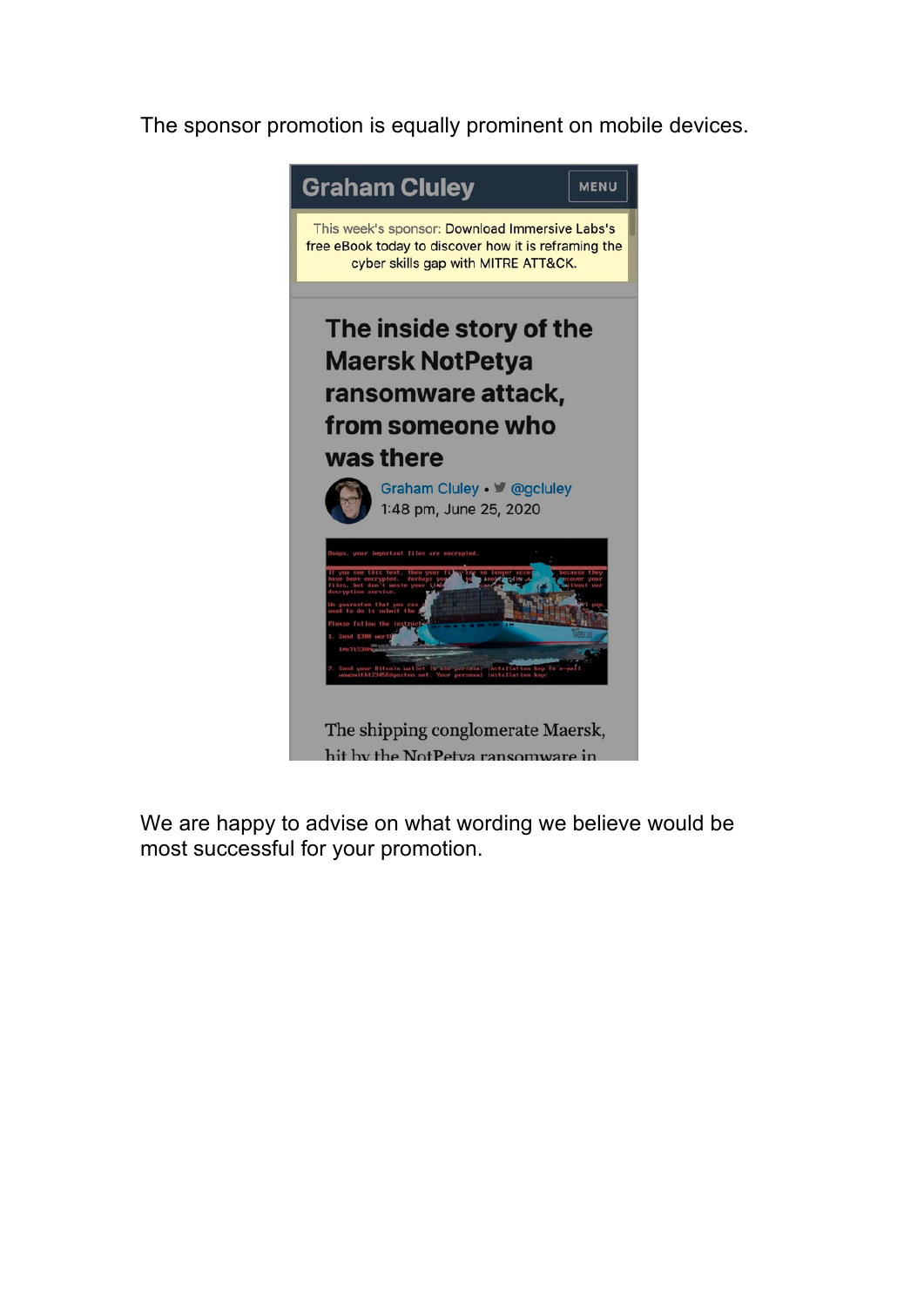In addition, the weekly sponsor receives an item in the site's RSS feed (with text that can either be boilerplate copy or something Graham writes for you), an item written by Graham and posted to the full site at the end of the week, an item in GCHQ (Graham Cluley's Security Newsletter) sent to over 17,000 subscribers, and a tweet thanking the sponsor from Graham's personal Twitter account (currently over 100,000 followers).



Example of promotional website article related to sponsorship.